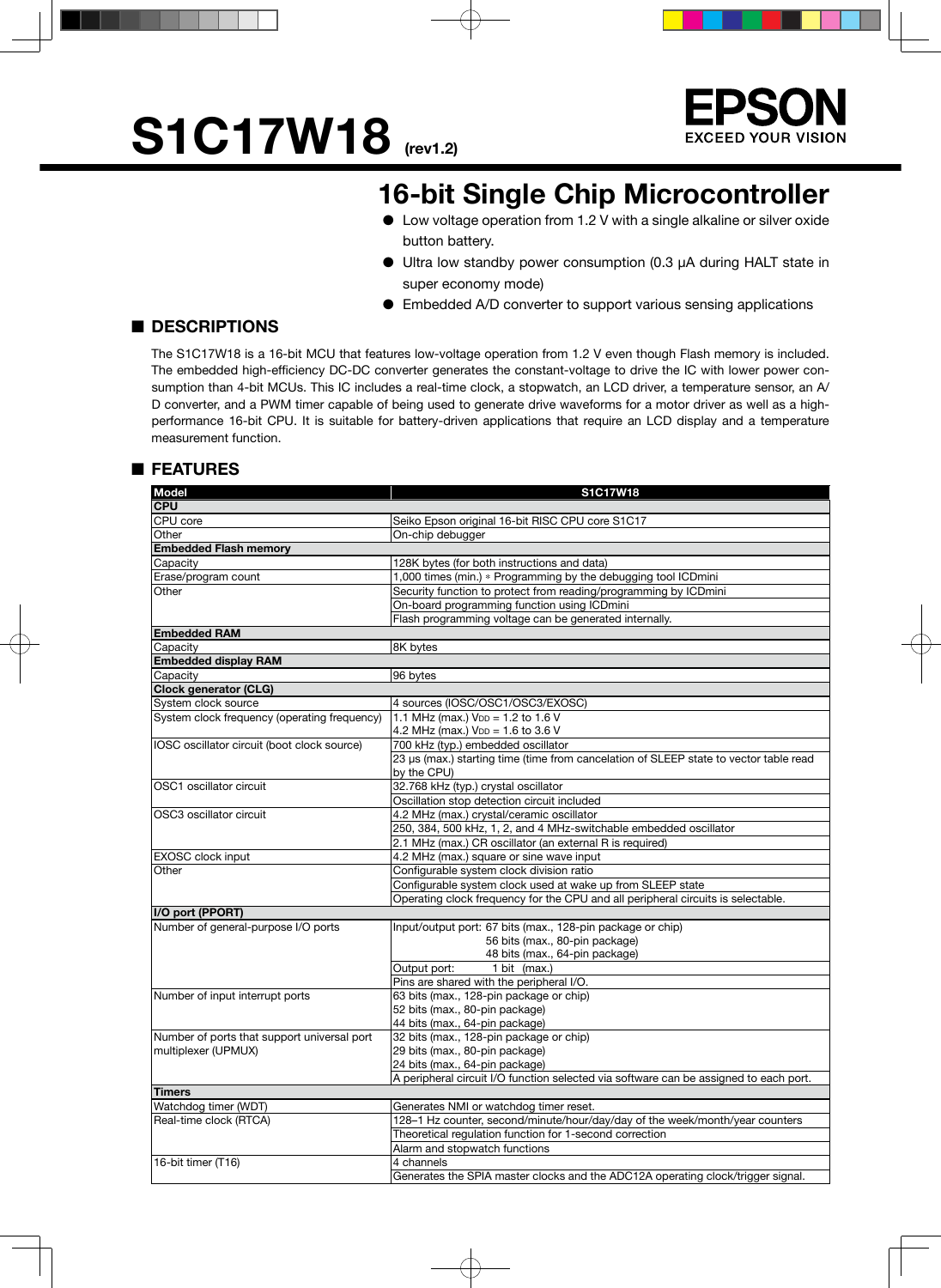| <b>Model</b>                                                                         | S1C17W18                                                                                            |
|--------------------------------------------------------------------------------------|-----------------------------------------------------------------------------------------------------|
| <b>Timers</b>                                                                        |                                                                                                     |
| 16-bit PWM timer (T16B)                                                              | 3 channels                                                                                          |
|                                                                                      | Event counter/capture function                                                                      |
|                                                                                      | PWM waveform generation function                                                                    |
|                                                                                      | Number of PWM output or capture input ports: 2 ports/channel                                        |
| Supply voltage detector (SVD)                                                        |                                                                                                     |
| Detection level                                                                      | 30 levels (1.2 to 3.6 V)                                                                            |
| Other                                                                                | Intermittent operation mode                                                                         |
|                                                                                      | Generates an interrupt or reset according to the detection level evaluation.                        |
| <b>Serial interfaces</b>                                                             |                                                                                                     |
| <b>UART (UART)</b>                                                                   | 2 channels                                                                                          |
|                                                                                      | Baud-rate generator included, IrDA1.0 supported                                                     |
| Synchronous serial interface (SPIA)                                                  | 2 channels                                                                                          |
|                                                                                      | 2 to 16-bit variable data length                                                                    |
|                                                                                      | The 16-bit timer (T16) can be used for the baud-rate generator in master mode.                      |
| <sup>2</sup> C (12C)                                                                 | 1 channel                                                                                           |
|                                                                                      | Baud-rate generator included                                                                        |
| Sound generator (SNDA)                                                               |                                                                                                     |
| <b>Buzzer output function</b>                                                        | 512 Hz to 16 kHz output frequencies                                                                 |
|                                                                                      | One-shot output function                                                                            |
| Melody generation function                                                           | Pitch:<br>128 Hz to 16 kHz ≈ C3 to C6                                                               |
|                                                                                      | Duration: 7 notes/rests (Half note/rest to thirty-second note/rest)                                 |
|                                                                                      | Tempo: 16 tempos (30 to 480)                                                                        |
|                                                                                      | Tie/slur may be specified.                                                                          |
| IR remote controller (REMC2)                                                         |                                                                                                     |
| Number of transmitter channels                                                       | 1 channel                                                                                           |
| Other                                                                                | EL lamp drive waveform can be generated for an application example.                                 |
| <b>LCD driver (LCD8B)</b>                                                            |                                                                                                     |
| LCD output                                                                           | 44 SEG $\times$ 5-8 COM (max.), 48 SEG $\times$ 1-4 COM (max.) (128-pin package or chip)            |
|                                                                                      | 28 SEG $\times$ 5-8 COM (max.), 32 SEG $\times$ 1-4 COM (max.) (80-pin package)                     |
|                                                                                      | 20 SEG $\times$ 5-8 COM (max.), 24 SEG $\times$ 1-4 COM (max.) (64-pin package)                     |
| LCD contrast                                                                         | 32 levels                                                                                           |
| Other                                                                                | 1/4 or 1/3 bias power supply included, external voltage can be applied.                             |
| <b>R/F converter (RFC)</b>                                                           |                                                                                                     |
| Conversion method                                                                    | CR oscillation type with 24-bit counters                                                            |
| Number of conversion channels                                                        | 2 channels (Up to two sensors can be connected to each channel.)                                    |
| Supported sensors                                                                    | DC-bias resistive sensors, AC-bias resistive sensors (Ch.0 only)                                    |
| 12-bit A/D converter (ADC12A)                                                        |                                                                                                     |
| Conversion method                                                                    | Successive approximation type                                                                       |
| Resolution                                                                           | 12 bits                                                                                             |
| Number of conversion channels                                                        | 1 channel                                                                                           |
| Number of analog signal inputs                                                       | 8 ports/channel (The temperature sensor output is connected to a port.)                             |
| Temperature sensor/reference voltage generator (TSRVR)<br>Temperature sensor circuit | Sensor output can be measured using ADC12A.                                                         |
|                                                                                      | Reference voltage for ADC12A is selectable from 2.0 V, 2.5 V, V <sub>DD</sub> , and external input. |
| Reference voltage generator<br>Multiplier/divider (COPRO2)                           |                                                                                                     |
| Arithmetic functions                                                                 | 16-bit $\times$ 16-bit multiplier                                                                   |
|                                                                                      | 16-bit $\times$ 16-bit + 32-bit multiply and accumulation unit                                      |
|                                                                                      | 32-bit ÷ 32-bit divider                                                                             |
| Reset                                                                                |                                                                                                     |
| #RESET pin                                                                           | Reset when the reset pin is set to low.                                                             |
| Power-on reset                                                                       | Reset at power on.                                                                                  |
| Key entry reset                                                                      | Reset when the P00 to P01/P02/P03 keys are pressed simultaneously (can be en-                       |
|                                                                                      | abled/disabled using a register).                                                                   |
| Watchdog timer reset                                                                 | Reset when the watchdog timer overflows (can be enabled/disabled using a register).                 |
| Supply voltage detector reset                                                        | Reset when the supply voltage detector detects the set voltage level (can be enabled/               |
|                                                                                      | disabled using a register).                                                                         |
| Interrupt                                                                            |                                                                                                     |
| Non-maskable interrupt                                                               | 4 systems (Reset, address misaligned interrupt, debug, NMI)                                         |
| Programmable interrupt                                                               | External interrupt: 1 system (8 levels)                                                             |
|                                                                                      | Internal interrupt: 22 systems (8 levels)                                                           |
| Power supply voltage                                                                 |                                                                                                     |
| V <sub>DD</sub> operating voltage                                                    | 1.2 to 3.6 V                                                                                        |
| VDD operating voltage for Flash programming                                          | 1.8 to 3.6 V (VPP = 7.5 V external power supply is required.)                                       |
|                                                                                      | 2.7 to 3.6 V (When VPP is generated internally)                                                     |
| VDD operating voltage for super economy mode 2.5 to 3.6 V (128-pin package or chip)  |                                                                                                     |
| <b>Operating temperature</b>                                                         |                                                                                                     |
| Operating temperature range                                                          | -40 to 85 °C                                                                                        |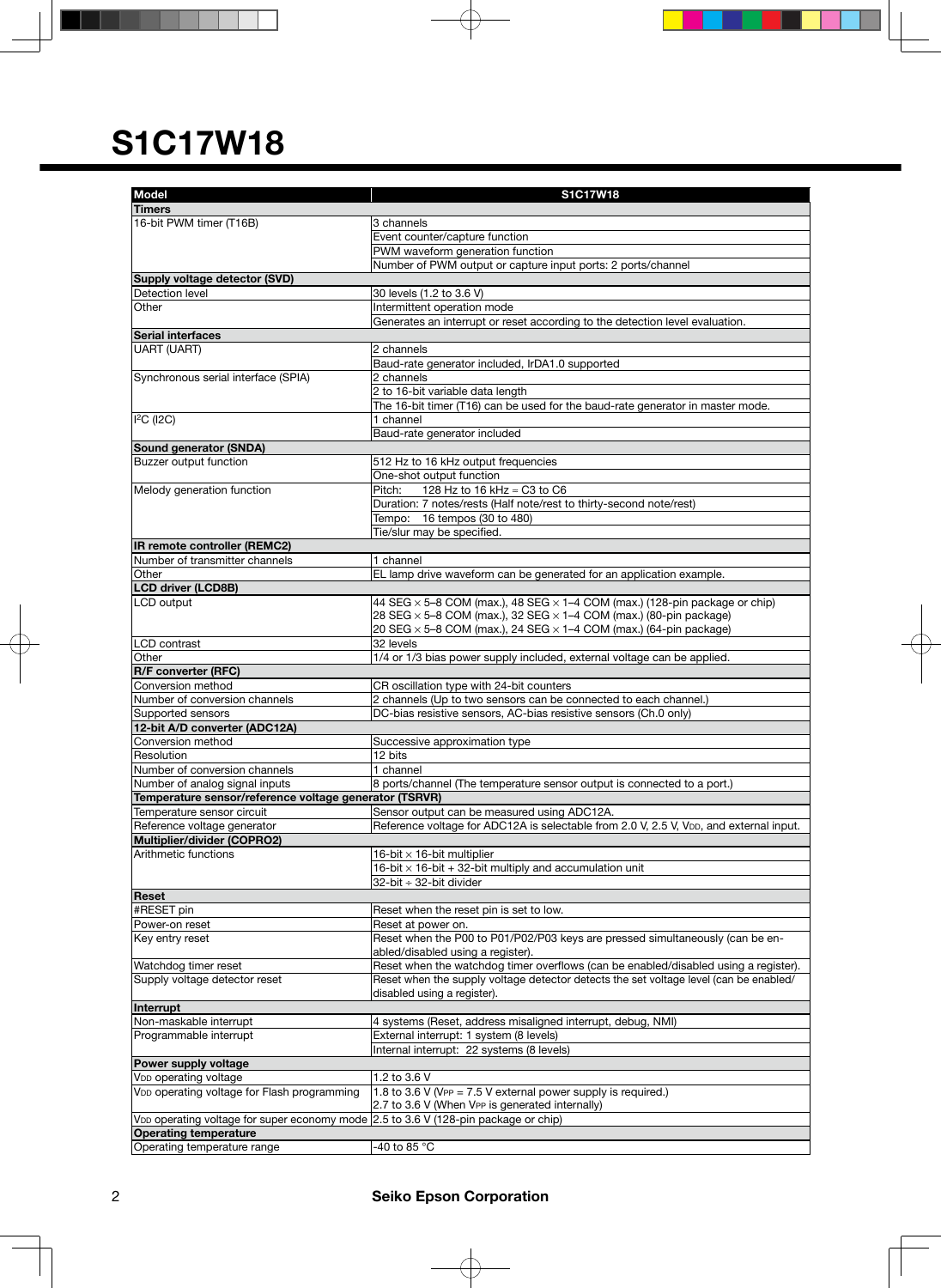| <b>Model</b>                     | <b>S1C17W18</b>                                                              |
|----------------------------------|------------------------------------------------------------------------------|
| Current consumption (Typ. value) |                                                                              |
| <b>ISLEEP</b> mode               | $0.15 \mu A$                                                                 |
|                                  | $IOSC = OFF$ , $OSC1 = OFF$ , $OSC3 = OFF$                                   |
| <b>HALT</b> mode                 | $0.5 \mu A$                                                                  |
|                                  | $OSC1 = 32$ kHz, RTC = ON                                                    |
|                                  | 0.3 µA (128-pin package or chip)                                             |
|                                  | $OSC1 = 32$ kHz, RTC = ON, super economy mode                                |
| Current consumption (Typ. value) |                                                                              |
| IRUN mode                        | 4 µA                                                                         |
|                                  | $OSC1 = 32$ kHz, RTC = ON, CPU = OSC1                                        |
|                                  | 2 µA (128-pin package or chip)                                               |
|                                  | $OSC1 = 32$ kHz, RTC = ON, CPU = OSC1, super economy mode                    |
|                                  | 140 µA                                                                       |
|                                  | $OSC3 = 1$ MHz (ceramic oscillator), $OSC1 = 32$ kHz, RTC = ON, CPU = $OSC3$ |
| <b>Shipping form</b>             |                                                                              |
|                                  | SQFN9-64pin (Lead pitch: 0.5 mm)                                             |
|                                  | TQFP14-80pin (Lead pitch: 0.5 mm)                                            |
| 3                                | TQFP15-128pin (Lead pitch: 0.4 mm)                                           |
| 14                               | Die form (Pad pitch: 80 µm (min.))                                           |

### ■ **BLOCK DIAGRAM**



\*1 These pins do not exist in the 64-pin package. \*2 These pins do not exist in the 80-pin package.

**Seiko Epson Corporation 3**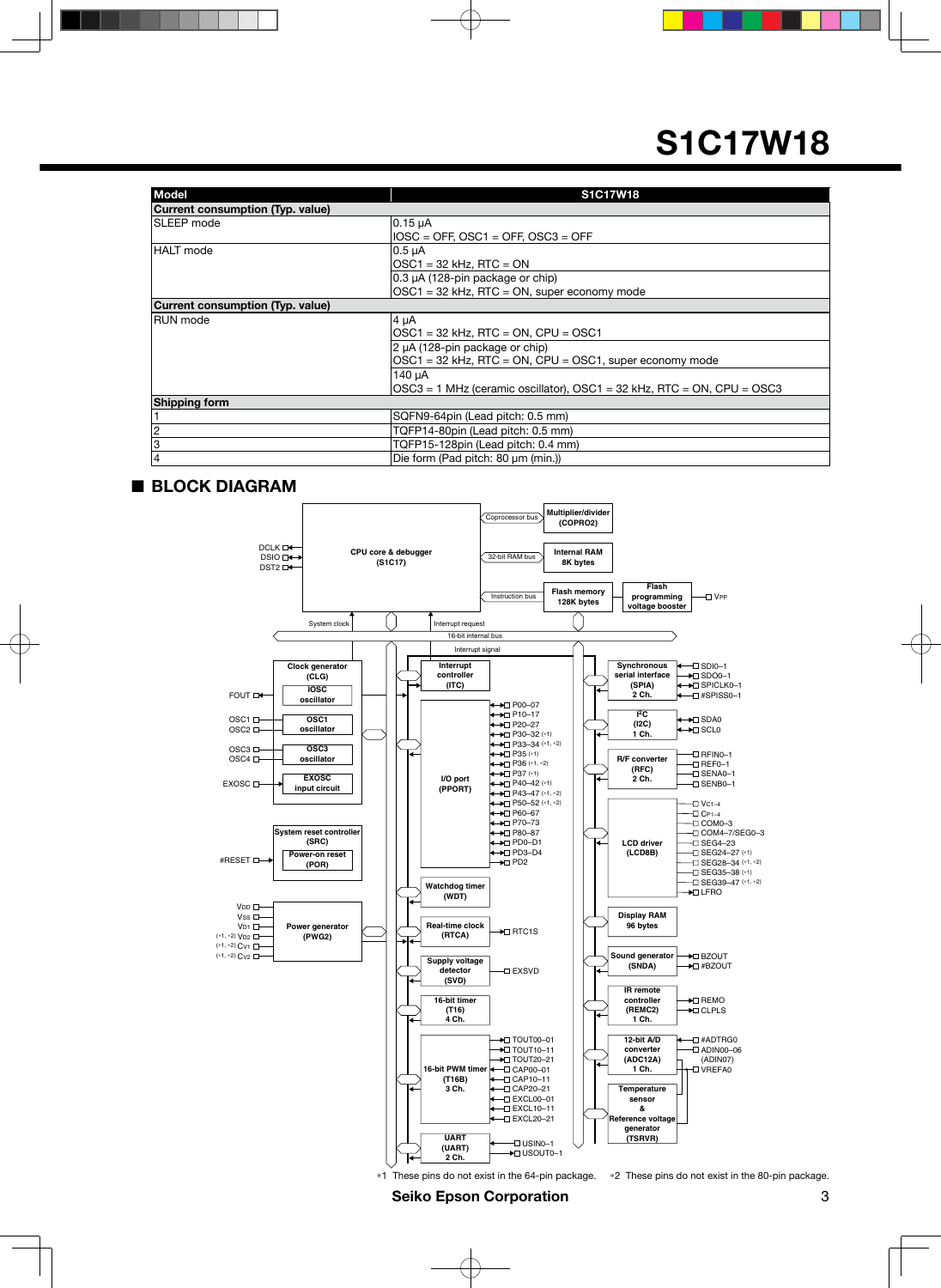### ■ **PIN CONFIGURATION DIAGRAMS**



Note: The model in this package cannot be placed into super economy mode, as it does not have the V<sub>D2</sub>, C<sub>V1</sub>, and C<sub>V2</sub> pins.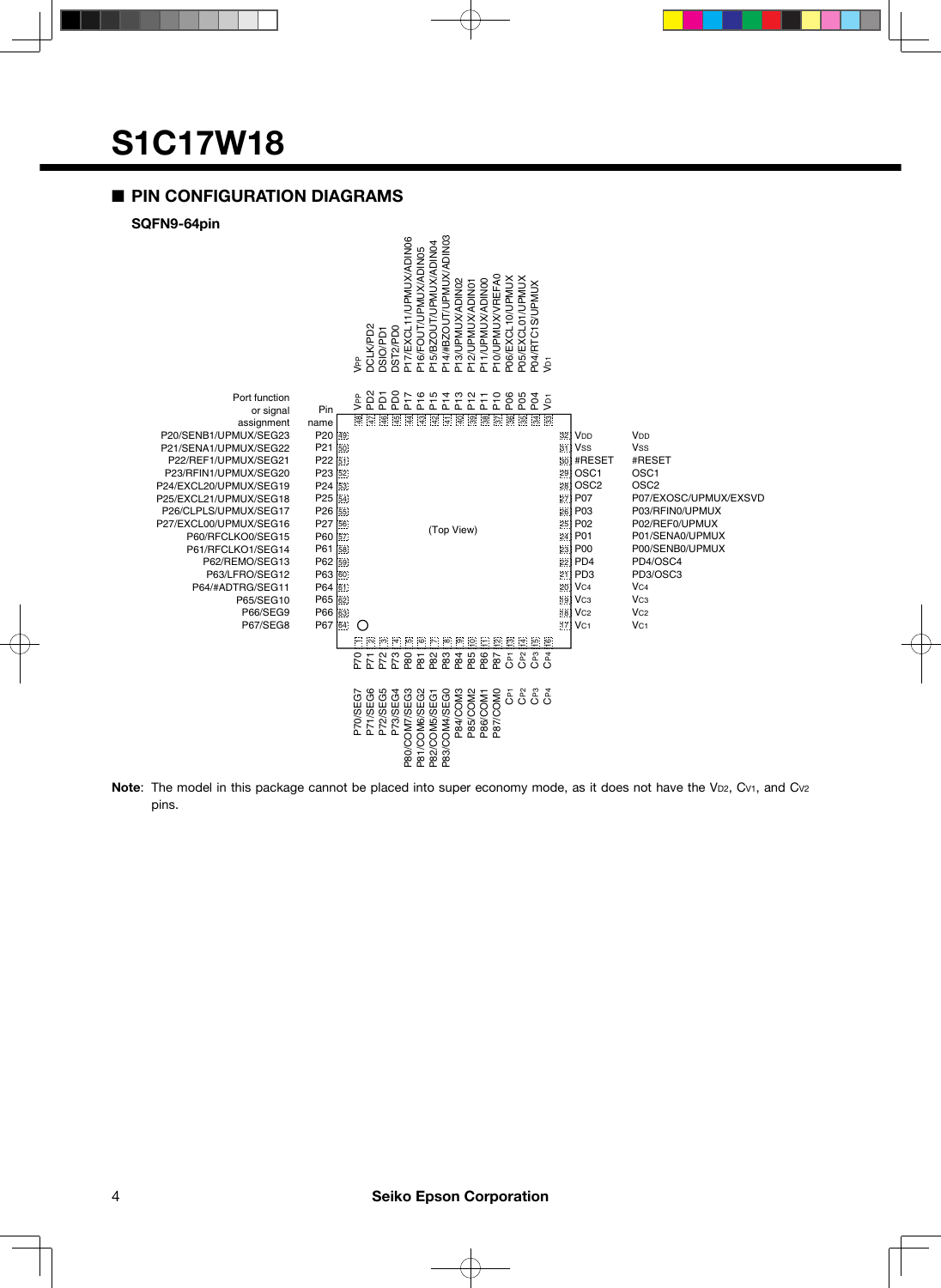

**Note**: The model in this package cannot be placed into super economy mode, as it does not have the V<sub>D2</sub>, C<sub>V1</sub>, and C<sub>V2</sub> pins.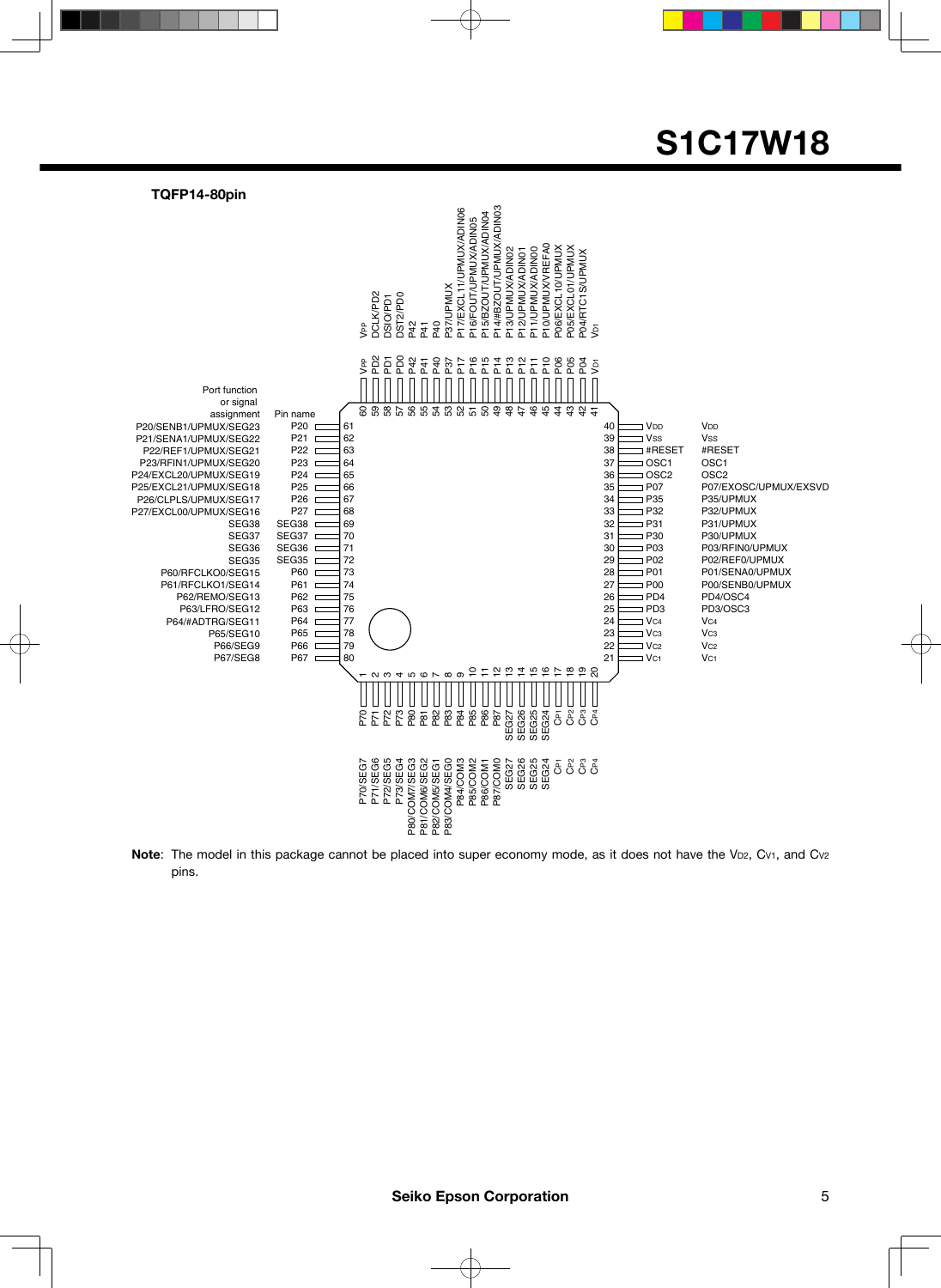

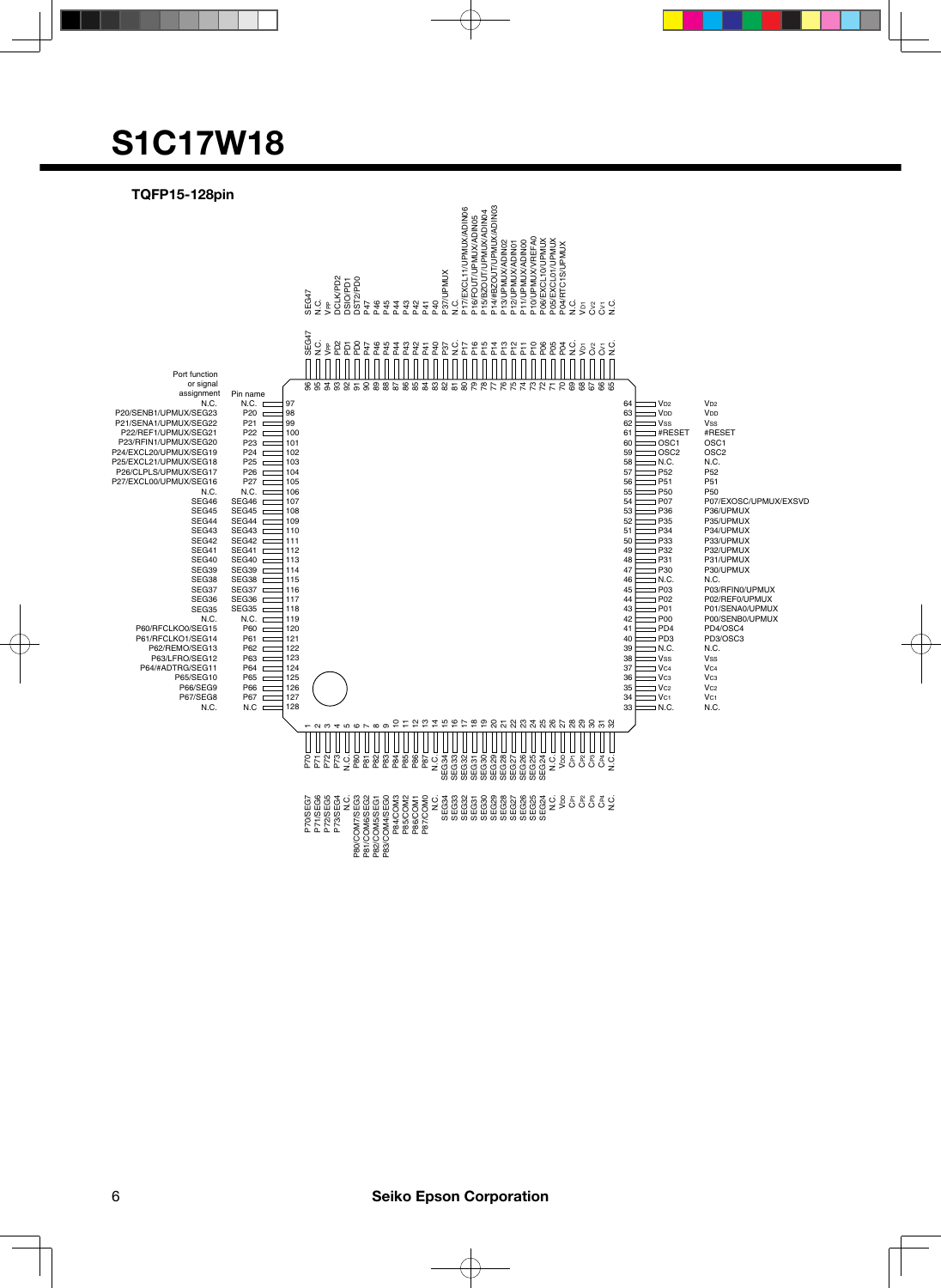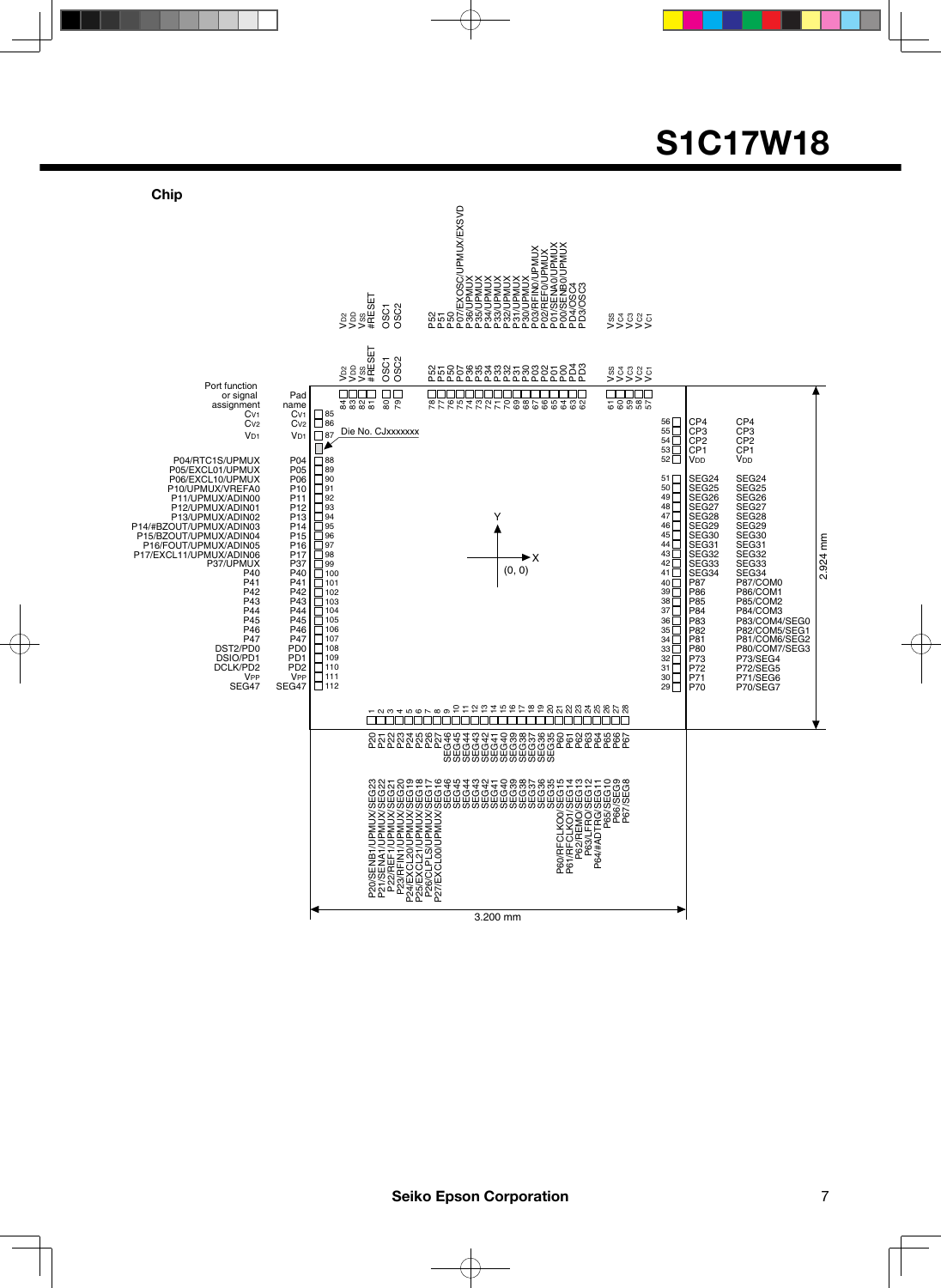### ■ **PIN DESCRIPTIONS**

### **Symbol meanings**

Assigned signal: The signal listed at the top of each pin is assigned in the initial state. The pin function must be switched via software to assign another signal (see the "I/O Ports" chapter).

| $I/O$ :                       |             | $=$ Input                                |  |  |  |  |  |
|-------------------------------|-------------|------------------------------------------|--|--|--|--|--|
|                               | O           | $=$ Output                               |  |  |  |  |  |
|                               | I/O         | $=$ Input/output                         |  |  |  |  |  |
|                               | Р           | = Power supply                           |  |  |  |  |  |
|                               | A           | = Analog signal                          |  |  |  |  |  |
|                               | Hi-Z        | $=$ High impedance state                 |  |  |  |  |  |
| Initial state:                | I (Pull-up) | $=$ Input with pulled up                 |  |  |  |  |  |
|                               |             | $I$ (Pull-down) = lnput with pulled down |  |  |  |  |  |
|                               | Hi-Z        | $=$ High impedance state                 |  |  |  |  |  |
|                               | O(H)        | $=$ High level output                    |  |  |  |  |  |
|                               | O (L)       | $=$ Low level output                     |  |  |  |  |  |
| Tolerant fail-safe structure: |             |                                          |  |  |  |  |  |

 $\checkmark$  = Over voltage tolerant fail-safe type I/O cell included (see the "I/O Ports" chapter) The over voltage tolerant fail-safe type I/O cell allows interfacing without passing unnecessary current even if a voltage exceeding VDD is applied to the port. Also unnecessary current is not consumed when the port is externally biased without supplying VDD.

| Pin/pad<br>name  | Assigned<br>signal | UQ           | <b>Initial state</b>     | <b>Tolerant</b><br>fail-safe<br><b>Function</b><br>structure |                                                     | 28pin/chip | SOpin | 64pin        |
|------------------|--------------------|--------------|--------------------------|--------------------------------------------------------------|-----------------------------------------------------|------------|-------|--------------|
| V <sub>DD</sub>  | V <sub>DD</sub>    | P            | $\overline{\phantom{0}}$ | $\overline{\phantom{0}}$                                     | Power supply $(+)$                                  | ✓          | ✓     | ✓            |
| <b>Vss</b>       | Vss                | P            | -                        | -                                                            | GND                                                 |            | ✓     | ✓            |
| V <sub>PP</sub>  | V <sub>PP</sub>    | P            | $\overline{\phantom{0}}$ |                                                              | Power supply for Flash programming                  | ✓          | ✓     | ✓            |
| V <sub>D1</sub>  | V <sub>D1</sub>    | A            | $\overline{\phantom{0}}$ | $\overline{\phantom{0}}$                                     | DC-DC converter output                              | ✓          | ✓     | ✓            |
| $V_{D2}$         | $V_{D2}$           | A            | $\overline{\phantom{0}}$ | -                                                            | DC-DC converter stabilization capacitor connect pin | ✓          |       |              |
| $Cv1-2$          | $Cv1-2$            | A            | $\qquad \qquad -$        |                                                              | DC-DC converter charge pump capacitor connect pins  | ✓          |       |              |
| $VC1-4$          | $VC1-4$            | P            |                          |                                                              | LCD panel driver power supply                       | ✓          | ✓     | $\checkmark$ |
| $C_{P1-4}$       | $C_{P1-4}$         | A            | $\overline{\phantom{0}}$ | -                                                            | LCD power supply booster capacitor connect pins     | ✓          | ✓     | ✓            |
| OSC <sub>1</sub> | OSC <sub>1</sub>   | Α            | $\overline{\phantom{0}}$ | $\overline{\phantom{0}}$                                     | OSC1 oscillator circuit input                       | ✓          | ✓     | ✓            |
| OSC <sub>2</sub> | OSC <sub>2</sub>   | A            | $\overline{\phantom{0}}$ |                                                              | OSC1 oscillator circuit output                      | ✓          |       | ✓            |
| #RESET           | #RESET             | T            | I (Pull-up)              |                                                              | Reset input                                         | ✓          | ✓     | ✓            |
| P <sub>00</sub>  | <b>P00</b>         | 1/O          | $Hi-Z$                   |                                                              | I/O port                                            | ✓          | ✓     | $\checkmark$ |
|                  | SENB0              | A            |                          |                                                              | R/F converter Ch.0 sensor B oscillator pin          | ✓          | ✓     | ✓            |
|                  | <b>UPMUX</b>       | 1/O          |                          |                                                              | User-selected I/O (universal port multiplexer)      |            |       | $\checkmark$ |
| P01              | P01                | 1/O          | $Hi-Z$                   |                                                              | I/O port                                            | ✓          | ✓     | $\checkmark$ |
|                  | SENA0              | A            |                          |                                                              | R/F converter Ch.0 sensor A oscillator pin          | ✓          | ✓     | ✓            |
|                  | <b>UPMUX</b>       | 1/O          |                          |                                                              | User-selected I/O (universal port multiplexer)      | ✓          | ✓     | ✓            |
| P <sub>02</sub>  | P02                | 1/O          | $Hi-Z$                   |                                                              | I/O port                                            | ✓          | ✓     | ✓            |
|                  | REF <sub>0</sub>   | Α            |                          |                                                              | R/F converter Ch.0 reference oscillator pin         | ✓          | ✓     | ✓            |
|                  | <b>UPMUX</b>       | 1/O          |                          |                                                              | User-selected I/O (universal port multiplexer)      | ✓          | ℐ     | ✓            |
| P <sub>03</sub>  | P03                | 1/O          | $Hi-Z$                   |                                                              | I/O port                                            | ✓          | ✓     | $\checkmark$ |
|                  | <b>RFINO</b>       | A            |                          |                                                              | R/F converter Ch.0 oscillation input                | ✓          |       | ✓            |
|                  | <b>UPMUX</b>       | 1/O          |                          |                                                              | User-selected I/O (universal port multiplexer)      | ✓          | ✓     | ✓            |
| P <sub>04</sub>  | P04                | 1/O          | $Hi-Z$                   | ✓                                                            | I/O port                                            | ✓          | ✓     | ✓            |
|                  | RTC <sub>1</sub> S | $\circ$      |                          |                                                              | Real-time clock 1-second cycle pulse output         | ✓          | ✓     | ✓            |
|                  | <b>UPMUX</b>       | 1/O          |                          |                                                              | User-selected I/O (universal port multiplexer)      | ✓          | ✓     | ✓            |
| P <sub>05</sub>  | P05                | I/O          | $Hi-Z$                   | ✓                                                            | I/O port                                            | ✓          | ✓     | ✓            |
|                  | EXCL01             |              |                          |                                                              | 16-bit PWM timer Ch.0 event counter input 1         | ✓          |       | ✓            |
|                  | <b>UPMUX</b>       | 1/O          |                          |                                                              | User-selected I/O (universal port multiplexer)      |            |       | ✓            |
| <b>P06</b>       | P06                | 1/O          | $Hi-Z$                   |                                                              | I/O port                                            | ✓          |       | ✓            |
|                  | EXCL10             | $\mathbf{I}$ |                          |                                                              | 16-bit PWM timer Ch.1 event counter input 0         | ✓          | ✓     | ✓            |
|                  | <b>UPMUX</b>       | 1/O          |                          |                                                              | User-selected I/O (universal port multiplexer)      | ✓          | ✓     | ✓            |
| <b>P07</b>       | P07                | 1/O          | $Hi-Z$                   | ✓                                                            | I/O port                                            | √          | ✓     | ✓            |
|                  | <b>EXOSC</b>       |              |                          |                                                              | Clock generator external clock input                | ✓          |       | ✓            |
|                  | <b>UPMUX</b>       | 1/O          |                          |                                                              | User-selected I/O (universal port multiplexer)      | ✓          |       | ✓            |
|                  | <b>EXSVD</b>       | A            |                          |                                                              | External power supply voltage detection input       | ✓          |       |              |

### 8 **Seiko Epson Corporation**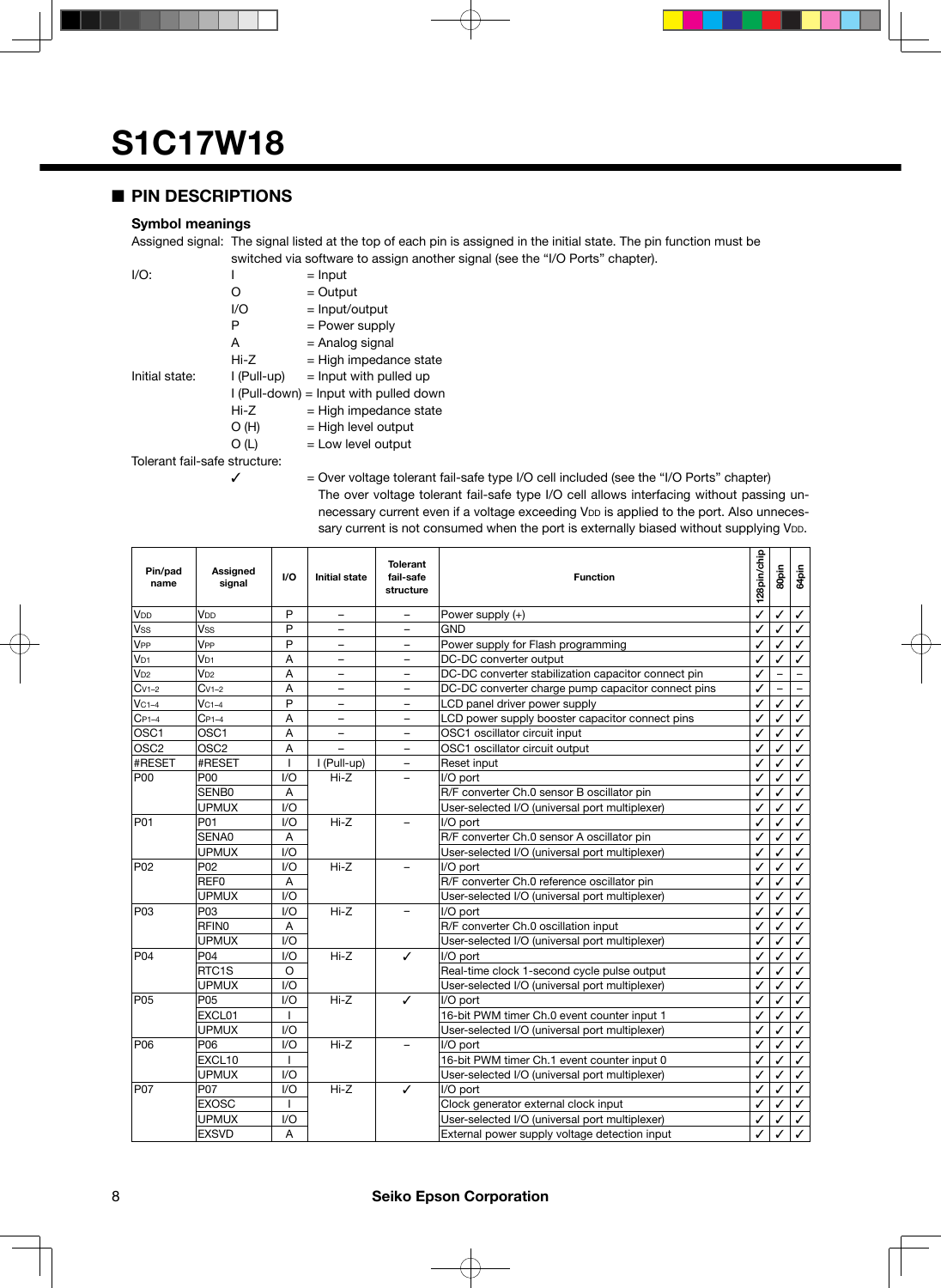| Pin/pad<br>name | Assigned<br>signal       | 1/O                     | <b>Initial state</b> | <b>Tolerant</b><br>fail-safe<br>structure | <b>Function</b>                                                                              |        | 80pin        | 64pin        |
|-----------------|--------------------------|-------------------------|----------------------|-------------------------------------------|----------------------------------------------------------------------------------------------|--------|--------------|--------------|
| P <sub>10</sub> | P10                      | I/O                     | Hi-Z                 |                                           | I/O port                                                                                     | ✓      | ✓            | ✓            |
|                 | UPMUX                    | 1/O                     |                      |                                           | User-selected I/O (universal port multiplexer)                                               | ✓      |              | ✓            |
|                 | VREFA0                   | Α                       |                      |                                           | 12-bit A/D converter Ch.0 reference voltage input                                            | ✓      | ✓            | ✓            |
| P <sub>11</sub> | P11                      | 1/O                     | Hi-Z                 |                                           | I/O port                                                                                     | ✓      | ✓            | ✓            |
|                 | <b>UPMUX</b>             | 1/O                     |                      |                                           | User-selected I/O (universal port multiplexer)                                               | ✓      | ✓            | ✓            |
|                 | ADIN00                   | Α                       |                      |                                           | 12-bit A/D converter Ch.0 analog signal input 0                                              | ✓      |              | ✓            |
| P <sub>12</sub> | P <sub>12</sub>          | I/O                     | Hi-Z                 |                                           | I/O port                                                                                     |        |              | ✓            |
|                 | <b>UPMUX</b>             | 1/O                     |                      |                                           | User-selected I/O (universal port multiplexer)                                               | ✓      |              | ✓            |
|                 | ADIN01                   | Α                       |                      |                                           | 12-bit A/D converter Ch.0 analog signal input 1                                              | ✓      |              | ✓            |
| P13             | P <sub>13</sub>          | 1/O                     | $Hi-Z$               |                                           | I/O port                                                                                     | ✓      |              | ✓            |
|                 | <b>UPMUX</b>             | 1/O                     |                      |                                           | User-selected I/O (universal port multiplexer)                                               | ✓      |              | ✓            |
|                 | ADIN02                   | Α                       |                      |                                           | 12-bit A/D converter Ch.0 analog signal input 2                                              | ✓      | ✓            | ✓            |
| P <sub>14</sub> | P14                      | 1/O                     | $Hi-Z$               |                                           | I/O port                                                                                     | ✓      | ✓            | ✓            |
|                 | #BZOUT                   | O                       |                      |                                           | Sound generator inverted output                                                              | ✓      | ✓            | ✓            |
|                 | <b>UPMUX</b>             | I/O                     |                      |                                           | User-selected I/O (universal port multiplexer)                                               |        |              | ✓            |
|                 | ADIN03                   | Α                       |                      |                                           | 12-bit A/D converter Ch.0 analog signal input 3                                              | ✓      | ✓            | ✓            |
| P <sub>15</sub> | P15                      | 1/O                     | $Hi-Z$               |                                           | I/O port                                                                                     | ✓      | ✓            | ✓            |
|                 | <b>BZOUT</b>             | O                       |                      |                                           | Sound generator output                                                                       | ✓      | ✓            | ✓            |
|                 | <b>UPMUX</b>             | 1/O                     |                      |                                           | User-selected I/O (universal port multiplexer)                                               |        |              | ✓            |
|                 | ADIN04                   | A                       |                      |                                           | 12-bit A/D converter Ch.0 analog signal input 4                                              | ✓      |              | ✓            |
| P <sub>16</sub> | P <sub>16</sub>          | 1/O                     | $Hi-Z$               |                                           | I/O port                                                                                     | ✓      | ✓            | ✓            |
|                 | <b>FOUT</b>              | O                       |                      |                                           | Clock external output                                                                        | ✓      | ✓            | ✓            |
|                 | UPMUX                    | 1/O                     |                      |                                           | User-selected I/O (universal port multiplexer)                                               |        |              | ✓            |
|                 | ADIN05                   | A                       |                      |                                           | 12-bit A/D converter Ch.0 analog signal input 5                                              | ✓      |              | ✓            |
| P <sub>17</sub> | P <sub>17</sub>          | 1/O                     | Hi-Z                 |                                           | I/O port                                                                                     | ✓      | ✓            | ✓            |
|                 | EXCL11                   | <sup>1</sup>            |                      |                                           | 16-bit PWM timer Ch.1 event counter input 1                                                  | ✓      | ✓            | ✓            |
|                 | <b>UPMUX</b>             | 1/O                     |                      |                                           | User-selected I/O (universal port multiplexer)                                               | ✓      |              | ✓            |
|                 | ADIN06                   | Α                       |                      |                                           | 12-bit A/D converter Ch.0 analog signal input 6                                              | ✓      | ✓            | ✓            |
| P20             | P20                      | 1/O                     | Hi-Z                 | ✓                                         | I/O port                                                                                     | ✓      | ✓            | ✓            |
|                 | SENB1                    | Α                       |                      |                                           | R/F converter Ch.1 sensor B oscillator pin                                                   | ✓      | ✓            | ✓            |
|                 | <b>UPMUX</b>             | 1/O                     |                      |                                           | User-selected I/O (universal port multiplexer)                                               |        |              | ✓            |
| P <sub>21</sub> | SEG23<br>P <sub>21</sub> | Α                       | Hi-Z                 |                                           | LCD segment output<br>I/O port                                                               | ✓      | ✓            | ✓            |
|                 | SENA1                    | 1/O                     |                      | ✓                                         |                                                                                              | ✓      |              | ✓            |
|                 | <b>UPMUX</b>             | Α<br>1/O                |                      |                                           | R/F converter Ch.1 sensor A oscillator pin<br>User-selected I/O (universal port multiplexer) | ✓<br>✓ | ✓            | ✓<br>✓       |
|                 | SEG22                    | Α                       |                      |                                           | LCD segment output                                                                           |        |              | ✓            |
| P <sub>22</sub> | P <sub>22</sub>          | 1/O                     | $Hi-Z$               | ✓                                         | I/O port                                                                                     | ✓      |              | ✓            |
|                 | REF1                     | Α                       |                      |                                           | R/F converter Ch.1 reference oscillator pin                                                  | ✓      | ✓            | ✓            |
|                 | <b>UPMUX</b>             | $\overline{1/O}$        |                      |                                           | User-selected I/O (universal port multiplexer)                                               |        | $\checkmark$ | $\checkmark$ |
|                 | SEG21                    | Α                       |                      |                                           | LCD segment output                                                                           | v<br>✓ | ✓            | ✓            |
| P <sub>23</sub> | P23                      | I/O                     | Hi-Z                 | ✓                                         | I/O port                                                                                     | ✓      | ✓            | ✓            |
|                 | RFIN1                    | Α                       |                      |                                           | R/F converter Ch.1 oscillation input                                                         | ✓      | ✓            | ✓            |
|                 | <b>UPMUX</b>             | I/O                     |                      |                                           | User-selected I/O (universal port multiplexer)                                               |        |              | ✓            |
|                 | SEG20                    | Α                       |                      |                                           | LCD segment output                                                                           |        |              | ✓            |
| P <sub>24</sub> | P <sub>24</sub>          | I/O                     | Hi-Z                 | ✓                                         | I/O port                                                                                     | ✓      | ℐ            | ✓            |
|                 | EXCL20                   | $\mathbf{I}$            |                      |                                           | 16-bit PWM timer Ch.2 event counter input 0                                                  | ✓      | ✓            | ✓            |
|                 | <b>UPMUX</b>             | I/O                     |                      |                                           | User-selected I/O (universal port multiplexer)                                               | ✓      | ✓            | ✓            |
|                 | SEG19                    | Α                       |                      |                                           | LCD segment output                                                                           | ✓      |              | ✓            |
| P <sub>25</sub> | P <sub>25</sub>          | I/O                     | Hi-Z                 | ✓                                         | I/O port                                                                                     | ✓      |              | ✓            |
|                 | EXCL21                   | ı                       |                      |                                           | 16-bit PWM timer Ch.2 event counter input 1                                                  | ✓      | ✓            | ✓            |
|                 | <b>UPMUX</b>             | I/O                     |                      |                                           | User-selected I/O (universal port multiplexer)                                               | ✓      | ✓            | ✓            |
|                 | SEG18                    | A                       |                      |                                           | LCD segment output                                                                           |        |              | ✓            |
| P <sub>26</sub> | P <sub>26</sub>          | I/O                     | Hi-Z                 | ✓                                         | I/O port                                                                                     |        |              | ✓            |
|                 | <b>CLPLS</b>             | O                       |                      |                                           | IR remote controller clear pulse output                                                      |        |              | ✓            |
|                 | <b>UPMUX</b>             | I/O                     |                      |                                           | User-selected I/O (universal port multiplexer)                                               |        | ✓            | ✓            |
|                 | SEG17                    | Α                       |                      |                                           | LCD segment output                                                                           |        |              | ✓            |
| P <sub>27</sub> | P27                      | 1/O                     | Hi-Z                 | ✓                                         | I/O port                                                                                     |        | ✓            | ✓            |
|                 | EXCL00                   | L                       |                      |                                           | 16-bit PWM timer Ch.0 event counter input 0                                                  | ✓      | ✓            | ✓            |
|                 | <b>UPMUX</b>             | I/O                     |                      |                                           | User-selected I/O (universal port multiplexer)                                               | ✓      | ✓            | ✓            |
|                 | SEG16                    | A                       |                      |                                           | LCD segment output                                                                           | ✓      |              | ✓            |
| P30             | P30                      | $\mathsf{I}/\mathsf{O}$ | $Hi-Z$               | ✓                                         | I/O port                                                                                     |        |              |              |
|                 | <b>UPMUX</b>             | 1/O                     |                      |                                           | User-selected I/O (universal port multiplexer)                                               |        |              |              |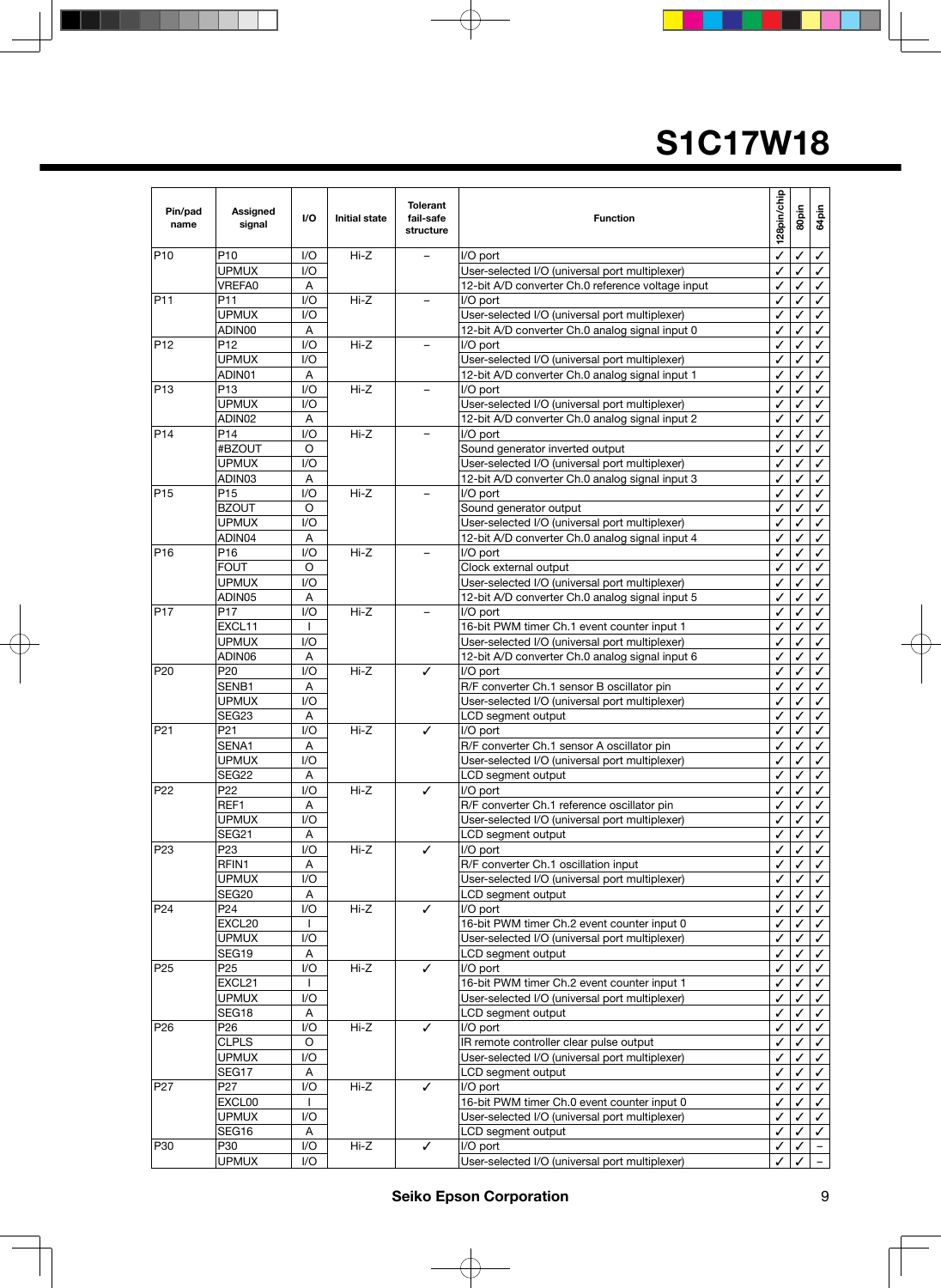| Pin/pad<br>name | Assigned<br>signal  | I/O                    | <b>Initial state</b> | <b>Tolerant</b><br>fail-safe<br>structure | <b>Function</b>                                            |   | 80pin | 64pin                    |
|-----------------|---------------------|------------------------|----------------------|-------------------------------------------|------------------------------------------------------------|---|-------|--------------------------|
| P31             | P31                 | I/O                    | $Hi-Z$               | ✓                                         | I/O port                                                   | ✓ | ✓     | $\qquad \qquad -$        |
|                 | <b>UPMUX</b>        | $\mathsf{U}\mathsf{O}$ |                      |                                           | User-selected I/O (universal port multiplexer)             | ✓ | ✓     |                          |
| P32             | P32                 | 1/O                    | $Hi-Z$               | ✓                                         | I/O port                                                   |   | ✓     |                          |
|                 | <b>UPMUX</b>        | 1/O                    |                      |                                           | User-selected I/O (universal port multiplexer)             | ✓ | ✓     | $\overline{\phantom{a}}$ |
| P33             | P33                 | 1/O                    | Hi-Z                 | ✓                                         | I/O port                                                   | ✓ |       |                          |
|                 | <b>UPMUX</b>        | 1/O                    |                      |                                           | User-selected I/O (universal port multiplexer)             | ✓ |       | $-$                      |
| P34             | P34                 | 1/O                    | $Hi-Z$               | ✓                                         | I/O port                                                   |   |       |                          |
|                 | UPMUX               | 1/O                    |                      |                                           | User-selected I/O (universal port multiplexer)             | ✓ |       | $\overline{\phantom{a}}$ |
| P <sub>35</sub> | P35                 | 1/O                    | $Hi-Z$               | ✓                                         | I/O port                                                   | ✓ | ✓     | $\qquad \qquad -$        |
|                 | <b>UPMUX</b>        | 1/O                    |                      |                                           | User-selected I/O (universal port multiplexer)             | ✓ | ✓     | $\equiv$                 |
| P36             | P36                 | 1/O<br>1/O             | $Hi-Z$               | ✓                                         | I/O port                                                   | ✓ |       |                          |
|                 | <b>UPMUX</b>        |                        |                      |                                           | User-selected I/O (universal port multiplexer)             | ✓ |       | $\overline{\phantom{a}}$ |
| P37             | P37<br><b>UPMUX</b> | 1/O<br>1/O             | $Hi-Z$               | ✓                                         | I/O port                                                   | ✓ | ✓     | $\qquad \qquad -$        |
| P40             | P40                 | 1/O                    | $Hi-Z$               | ✓                                         | User-selected I/O (universal port multiplexer)<br>I/O port | ✓ | ✓     | $\qquad \qquad -$        |
| P41             | P41                 | 1/O                    | $Hi-Z$               | ✓                                         | I/O port                                                   |   | ✓     | $\equiv$                 |
| P42             | P42                 | 1/O                    | $Hi-Z$               | ✓                                         | I/O port                                                   |   | ✓     | $\qquad \qquad -$        |
| P43             | P43                 | 1/O                    | $Hi-Z$               | ✓                                         | I/O port                                                   | ✓ |       | $\qquad \qquad -$        |
| P44             | P44                 | 1/O                    | $Hi-Z$               | ✓                                         | I/O port                                                   |   |       |                          |
| P45             | P45                 | I/O                    | $Hi-Z$               | ✓                                         | I/O port                                                   | ✓ |       | $\overline{\phantom{a}}$ |
| P46             | P46                 | 1/O                    | $Hi-Z$               | ✓                                         | I/O port                                                   | ✓ |       | $\qquad \qquad -$        |
| P47             | P47                 | 1/O                    | Hi-Z                 | ✓                                         | I/O port                                                   | ✓ |       | $\equiv$                 |
| P <sub>50</sub> | P <sub>50</sub>     | 1/O                    | Hi-Z                 | ✓                                         | I/O port                                                   | ✓ |       |                          |
| P <sub>51</sub> | P <sub>51</sub>     | I/O                    | $Hi-Z$               | ✓                                         | I/O port                                                   | ✓ |       | $\overline{\phantom{a}}$ |
| P <sub>52</sub> | P <sub>52</sub>     | 1/O                    | $Hi-Z$               | ✓                                         | I/O port                                                   | ✓ |       | $\qquad \qquad -$        |
| P60             | P60                 | I/O                    | $Hi-Z$               | ✓                                         | I/O port                                                   | ✓ | ✓     | ✓                        |
|                 | RFCLKO0             | O                      |                      |                                           | R/F converter Ch.0 clock monitor output                    | ✓ | ✓     | ✓                        |
|                 | SEG15               | Α                      |                      |                                           | LCD segment output                                         |   | ✓     | ✓                        |
| P61             | P61                 | I/O                    | $Hi-Z$               | ✓                                         | I/O port                                                   | ✓ | ✓     | ✓                        |
|                 | RFCLKO1             | O                      |                      |                                           | R/F converter Ch.1 clock monitor output                    | ✓ | ✓     | ✓                        |
|                 | SEG14               | A                      |                      |                                           | LCD segment output                                         | ✓ | ✓     | ✓                        |
| P62             | P62                 | 1/O                    | $Hi-Z$               | ✓                                         | I/O port                                                   |   |       | ✓                        |
|                 | <b>REMO</b>         | O                      |                      |                                           | IR remote controller transmit data output                  | ✓ | ✓     | ✓                        |
|                 | SEG13               | Α                      |                      |                                           | LCD segment output                                         | ✓ | ✓     | ✓                        |
| P63             | P63                 | 1/O                    | $Hi-Z$               | ✓                                         | I/O port                                                   | ✓ | ✓     | ✓                        |
|                 | LFRO                | O                      |                      |                                           | LCD frame signal monitor output                            |   |       | ✓                        |
|                 | SEG <sub>12</sub>   | Α                      |                      |                                           | LCD segment output                                         | ✓ |       | ✓                        |
| P64             | P64                 | I/O                    | $Hi-Z$               | ✓                                         | I/O port                                                   | ✓ | ✓     | ✓                        |
|                 | #ADTRG0             | L                      |                      |                                           | 12-bit A/D converter Ch.0 trigger input                    | ✓ | ✓     | $\checkmark$             |
|                 | SEG11               | A                      |                      |                                           | LCD segment output                                         | ✓ | ✓     | $\checkmark$             |
| P65             | P65                 | I/O                    | Hi-Z                 | ✓                                         | I/O port                                                   | ✓ | ✓     | ✓                        |
|                 | SEG10               | Α                      |                      |                                           | LCD segment output                                         | ✓ | ✓     | ✓                        |
| P66             | P66                 | I/O                    | Hi-Z                 | ✓                                         | I/O port                                                   | ✓ | ✓     | ✓                        |
|                 | SEG9                | Α                      |                      |                                           | LCD segment output                                         | ✓ |       | ✓                        |
| P67             | P67                 | I/O                    | Hi-Z                 | $\checkmark$                              | I/O port                                                   | ✓ | ℐ     | ✓                        |
|                 | SEG8                | A                      |                      |                                           | LCD segment output                                         | ✓ | ✓     | ✓                        |
| P70             | P70                 | 1/O                    | Hi-Z                 | ✓                                         | I/O port                                                   | ✓ | ✓     | ✓                        |
|                 | SEG7                | A                      |                      |                                           | LCD segment output                                         | ✓ |       | ✓                        |
| P71             | P71                 | 1/O                    | Hi-Z                 | $\checkmark$                              | I/O port                                                   | ✓ |       | ✓                        |
|                 | SEG6                | A                      |                      |                                           | LCD segment output                                         | ✓ | ✓     | ✓                        |
| P72             | P72                 | 1/O                    | Hi-Z                 | ✓                                         | I/O port                                                   | ✓ | ✓     | ✓                        |
|                 | SEG5                | A                      |                      |                                           | LCD segment output                                         | ✓ | ✓     | ✓                        |
| P73             | P73                 | I/O                    | Hi-Z                 | ✓                                         | I/O port                                                   | ✓ |       | ✓                        |
|                 | SEG4                | Α                      |                      |                                           | LCD segment output                                         | ✓ | ✓     | ✓                        |
| <b>P80</b>      | P80                 | I/O                    | Hi-Z                 | ✓                                         | I/O port                                                   | ✓ | ✓     | ✓                        |
|                 | COM7                | Α                      |                      |                                           | LCD common output                                          | ✓ |       | ✓                        |
|                 | SEG3                | Α                      |                      |                                           | LCD segment output                                         |   |       | ✓                        |
| P81             | P81                 | I/O                    | Hi-Z                 | ✓                                         | I/O port                                                   | ✓ | ✓     | ✓                        |
|                 | COM6                | Α                      |                      |                                           | LCD common output                                          | ✓ |       | ✓                        |
|                 | SEG <sub>2</sub>    | А                      |                      |                                           | LCD segment output                                         |   |       |                          |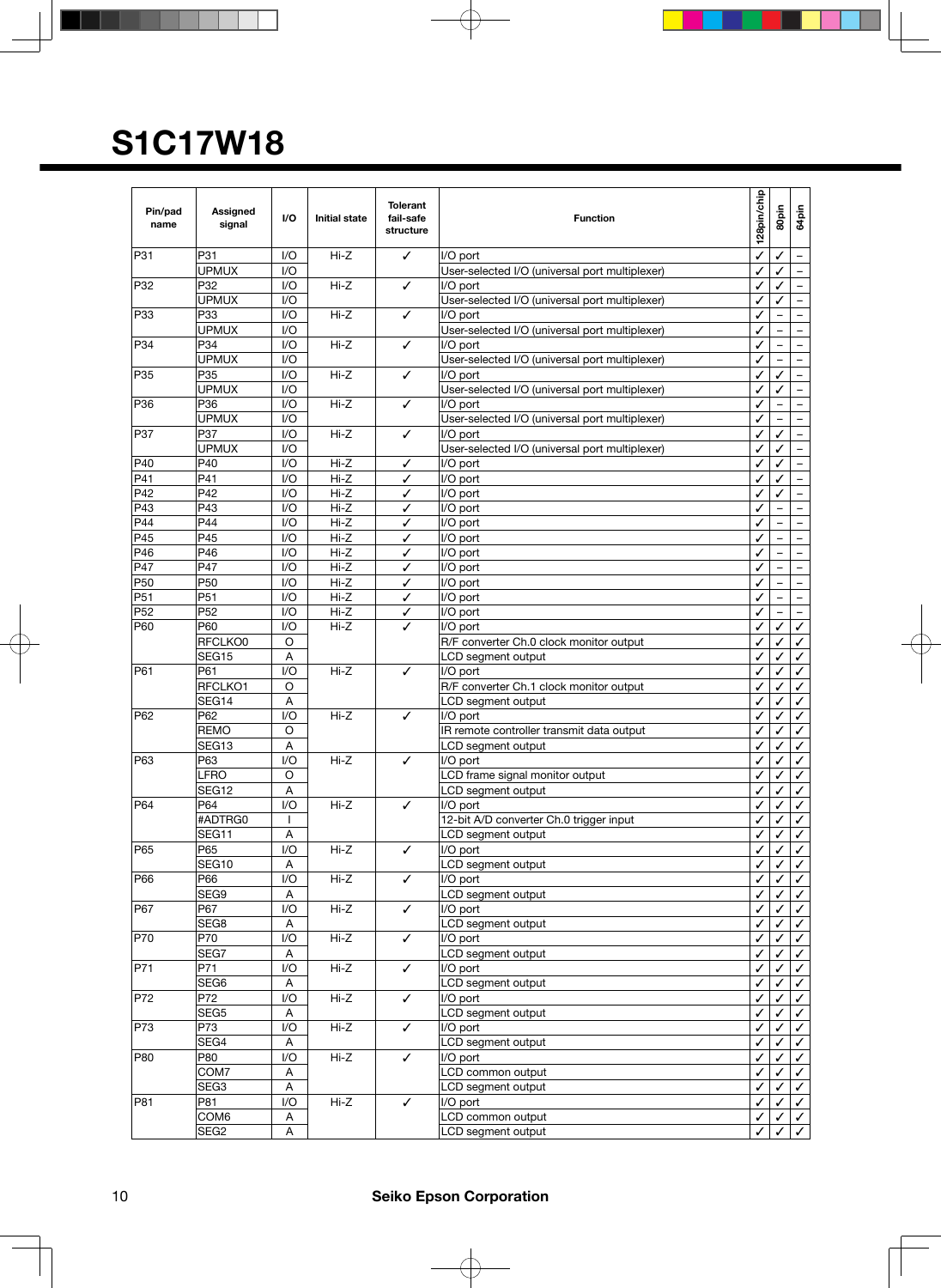| Pin/pad<br>name | Assigned<br>signal | 1/O            | <b>Initial state</b> | <b>Tolerant</b><br>fail-safe<br>structure | <b>Function</b>                    | 128pin/chip | 80pin | 64 pin       |
|-----------------|--------------------|----------------|----------------------|-------------------------------------------|------------------------------------|-------------|-------|--------------|
| P82             | P82                | 1/O            | $Hi-Z$               | ✓                                         | I/O port                           | ✓           | ✓     | $\checkmark$ |
|                 | COM <sub>5</sub>   | A              |                      |                                           | LCD common output                  | ✓           |       |              |
|                 | SEG1               | $\overline{A}$ |                      |                                           | LCD segment output                 | ✓           |       |              |
| P83             | P83                | VQ             | $Hi-Z$               | ✓                                         | I/O port                           |             |       | $\checkmark$ |
|                 | COM4               | A              |                      |                                           | LCD common output                  |             |       | ✓            |
|                 | SEG0               | $\overline{A}$ |                      |                                           | LCD segment output                 | ✓           | ✓     | ✓            |
| P84             | P84                | 1/O            | $Hi-Z$               | ✓                                         | I/O port                           |             |       |              |
|                 | COM <sub>3</sub>   | A              |                      |                                           | LCD common output                  |             | ✓     | ✓            |
| P85             | P85                | 1/O            | $Hi-Z$               | ✓                                         | I/O port                           |             | √     | ✓            |
|                 | COM <sub>2</sub>   | A              |                      |                                           | LCD common output                  |             |       | ✓            |
| P86             | P86                | 1/O            | $Hi-Z$               | ✓                                         | I/O port                           | J           |       | ✓            |
|                 | COM <sub>1</sub>   | $\overline{A}$ |                      |                                           | LCD common output                  | ✓           |       |              |
| <b>P87</b>      | P87                | 1/O            | $Hi-Z$               | ✓                                         | I/O port                           |             |       | ✓            |
|                 | COM <sub>0</sub>   | A              |                      |                                           | LCD common output                  | ✓           | ✓     | ✓            |
| PD <sub>0</sub> | DST <sub>2</sub>   | $\circ$        | O(L)                 | ✓                                         | On-chip debugger status output     |             |       |              |
|                 | P <sub>D0</sub>    | VQ             |                      |                                           | I/O port                           |             |       |              |
| PD <sub>1</sub> | <b>DSIO</b>        | VQ             | I (Pull-up)          | ✓                                         | On-chip debugger data input/output |             |       | $\checkmark$ |
|                 | P <sub>D</sub> 1   | 1/O            |                      |                                           | I/O port                           |             |       |              |
| P <sub>D2</sub> | <b>DCLK</b>        | $\circ$        | O(H)                 |                                           | On-chip debugger clock output      | J           |       | ✓            |
|                 | P <sub>D2</sub>    | $\circ$        |                      |                                           | Output port                        |             |       |              |
| PD <sub>3</sub> | PD <sub>3</sub>    | 1/O            | $Hi-Z$               | $\overline{\phantom{0}}$                  | I/O port                           |             |       |              |
|                 | OSC <sub>3</sub>   | $\overline{A}$ |                      |                                           | OSC3 oscillator circuit input      | J           |       |              |
| PD <sub>4</sub> | PD <sub>4</sub>    | 1/O            | $Hi-Z$               |                                           | I/O port                           |             |       |              |
|                 | OSC <sub>4</sub>   | A              |                      |                                           | OSC3 oscillator circuit output     |             |       |              |
| SEG24-27        | SEG24-27           | A              | $Hi-Z$               | $\overline{\phantom{0}}$                  | LCD segment output                 | ✓           |       |              |
| SEG28-34        | SEG28-34           | A              | $Hi-Z$               | $\overline{\phantom{0}}$                  | LCD segment output                 |             |       |              |
| SEG35-38        | <b>SEG35-38</b>    | Α              | Hi-Z                 | -                                         | LCD segment output                 | ✓           |       | -            |
| SEG39-47        | SEG39-47           | A              | $Hi-Z$               | $\overline{\phantom{0}}$                  | LCD segment output                 |             |       |              |

### **Universal port multiplexer (UPMUX)**

The universal port multiplexer (UPMUX) allows software to select the peripheral circuit input/output function to be assigned to each pin from those listed below. Note, however, that a function cannot be assigned to two or more pins simultaneously.

| <b>Peripheral circuit</b> | Signal to be assigned | 1/O | Channel number n | <b>Function</b>                      |
|---------------------------|-----------------------|-----|------------------|--------------------------------------|
| Synchronous serial        | <b>SDIn</b>           |     | $ n = 0, 1$      | SPIA Ch.n data input                 |
| linterface                | <b>SDOn</b>           | O   |                  | SPIA Ch.n data output                |
| (SPIA)                    | <b>SPICLKn</b>        | $U$ |                  | SPIA Ch.n clock input/output         |
|                           | #SPISSn               |     |                  | SPIA Ch.n slave-select input         |
| $I^2C$                    | <b>SCLn</b>           | 1/O | $n=0$            | 12C Ch.n clock input/output          |
| (12C)                     | <b>SDAn</b>           | 1/O |                  | 12C Ch.n data input/output           |
| <b>UART</b>               | USINn                 |     | $n = 0.1$        | UART Ch.n data input                 |
| (UART)                    | <b>USOUTn</b>         | O   |                  | UART Ch.n data output                |
| 16-bit PWM timer          | TOUTn0/CAPn0          | 1/O | $n = 0.12$       | T16B Ch.n PWM output/capture input 0 |
| (T16B)                    | TOUTn1/CAPn1          | $U$ |                  | T16B Ch.n PWM output/capture input 1 |